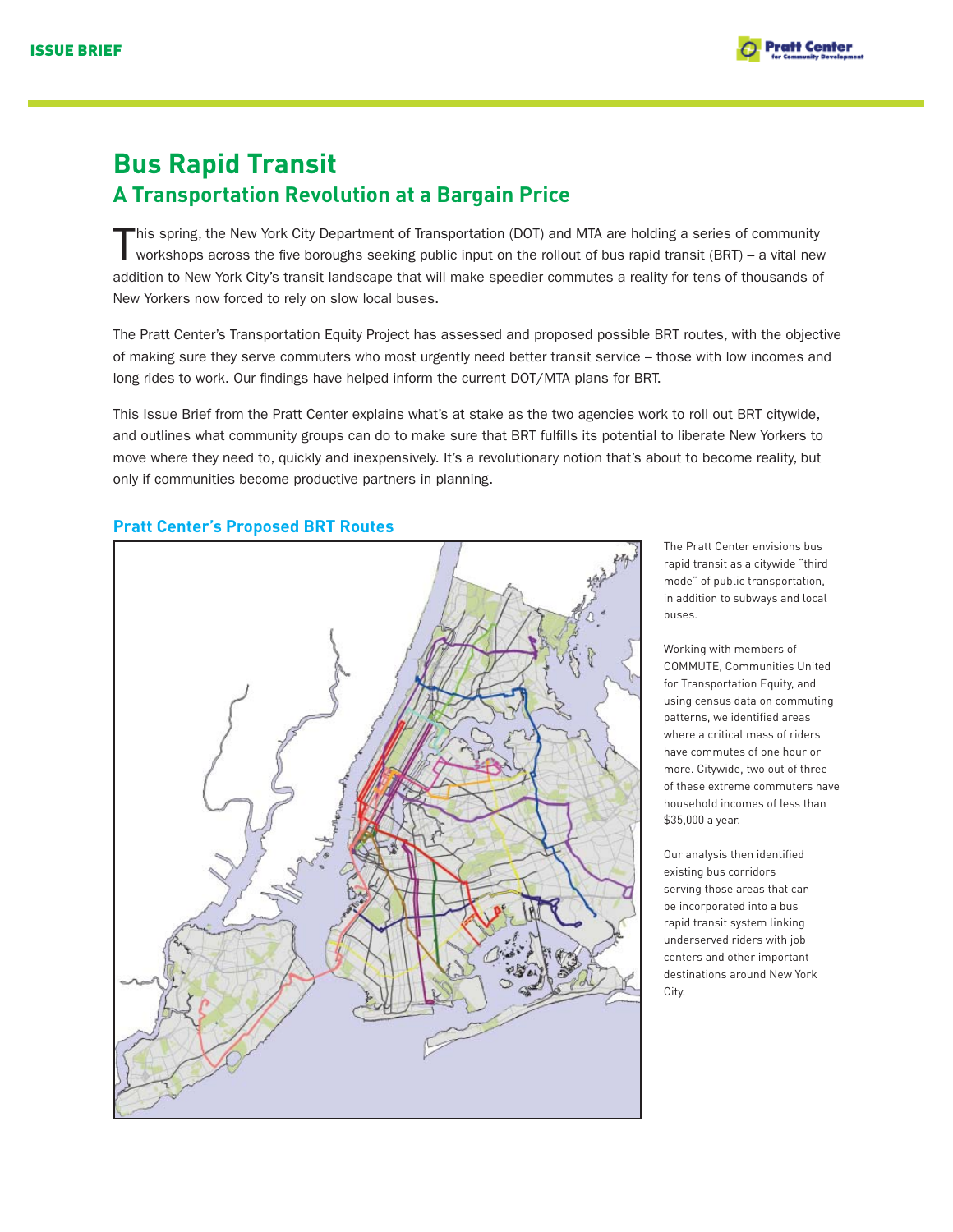## **What Is Bus Rapid Transit?**

Bus rapid transit was first introduced in Curitiba, Brazil, in the 1980s, and has since been implemented in some 40 cities worldwide, including many in South America and Asia. The Transmilenio system in Bogotá, Colombia, is the best-known example of high-performing BRT. Key features of bus rapid transit include:

• Rights of way dedicated exclusively to buses, protected from use by other traffic by physical barriers or other means;

- Electronic coordination of traffic signals with bus movements;
- Widely spaced bus stops at which riders pay fares before boarding the bus;
- Buses with low floors and wide doors for efficient boarding, and with a visual identity that distinguishes the BRT system from traditional buses.

Constructing a new BRT line costs 4 to 20 times less than building a new tram or light rail line, and 20 to 200 times less than a conventional subway line. The cost differential in New York City may be even greater. Few cities have existing underground infrastructure of the age and complexity New York does; the difficulty of tunneling around and through what lies beneath New York's streets contributes to the greater than \$1 billion per mile cost of new subway lines.

Constructing bus rapid transit costs 20 to 200 times less than building a new subway line.

The possibility of bringing BRT to New York City was the subject of a study by the MTA in 2004, which identified a potential route in each of the five boroughs. In 2007, PlaNYC 2030 identified bus rapid transit as one of New York City's major environmental sustainability initiatives, and committed the city's Department of Transportation to working closely with MTA to implement the new system.

## **Planning the Rollout**

In 2008, DOT and the MTA launched a limited form of bus rapid transit, called Select Bus Service, on the Fordham Road route of the Bx12 in the Bronx. Three more Select Bus Service routes — one each in Manhattan, Brooklyn and Staten Island — are set to roll out through 2011. In the Bronx Select Bus Service speeds trips along a highly congested route, but because it lacks separated bus lanes and coordinated traffic signals does not come close to the travel speeds BRT can reach.

Meanwhile, DOT and MTA are moving to bring true bus rapid transit to New York City. They have identified 31 "corridors" that are inadequately served by transit and are now working to narrow down those zones of interest into eight to ten proposed BRT routes. The agencies will be using input from the community workshops to help determine where the routes will go and how bus rapid transit can be designed to work effectively within different neighborhoods' conditions and needs, and to lay groundwork for community advisory groups that will collaborate with MTA and DOT on implementation.

Bus rapid transit is a revolutionary notion that can only become reality if communities become productive partners in planning.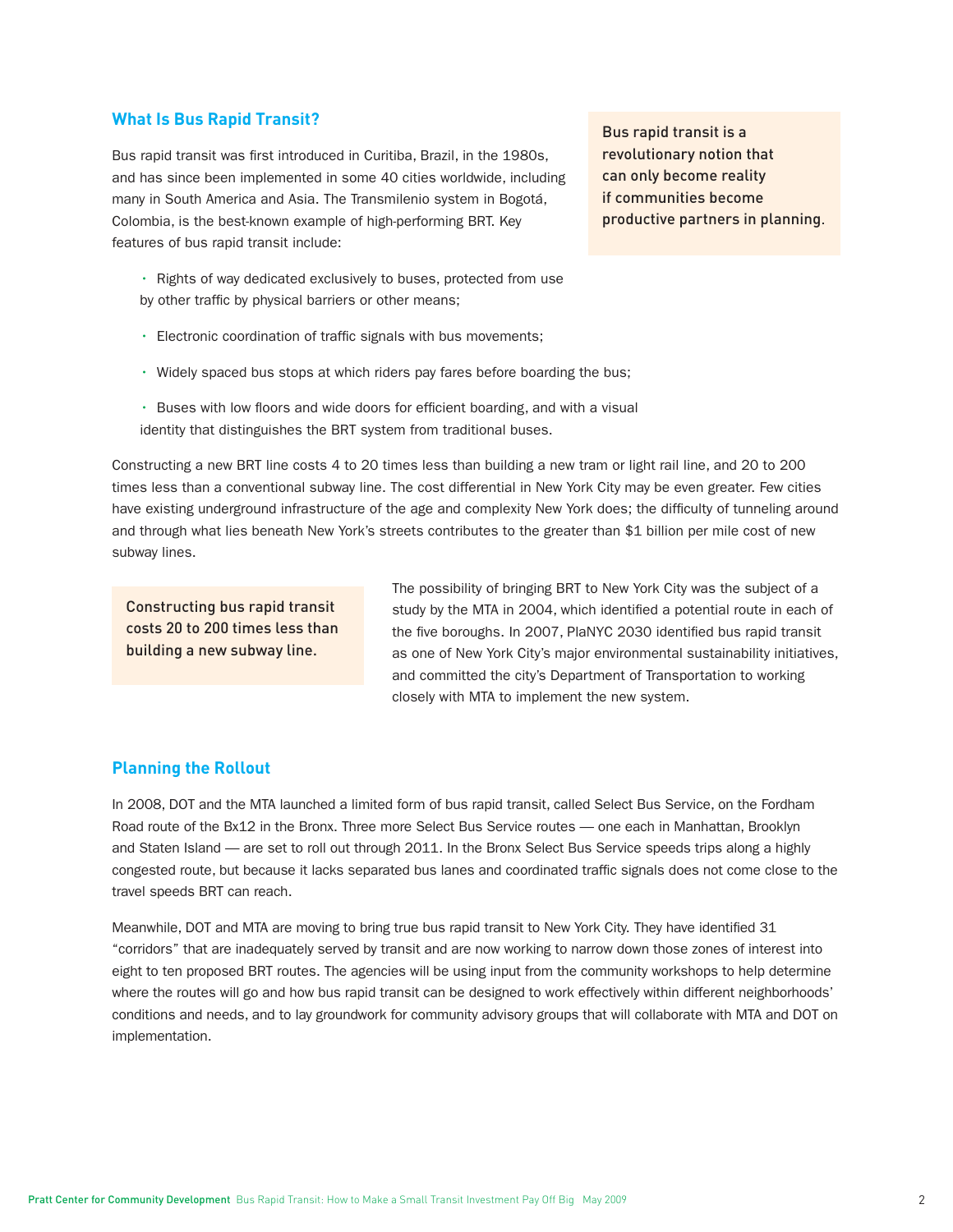## **Setting Priorities**

Our analysis focused on the following priorities, which we urge participants in the community workshops to support:

#### 1. Serving riders with the greatest needs

Low-income New Yorkers, defined in the Pratt Center's analysis as those whose household income is less than \$35,000 a year, are overrepresented among transit riders who are the worst served under the current subway-and-bus system. Some 464,000 low-income commuters have commutes that are longer than one hour each way, representing two in three of all riders with rides of such great length. COMMUTE's planned routes target areas with high densities of underserved, low-income riders.

#### 2. Connecting workers with jobs that are currently hard to reach

Many riders with long commutes live in areas that are poorly served by subways, such as East Flatbush in Brooklyn or East Elmhurst in Queens. And many major centers of employment, including industrial parks, airports and medical centers, are not easily reached by a subway system designed to funnel riders into Manhattan's central business district. Retail/service and manual labor jobs tend to be especially far flung. The COMMUTE routes are designed to promote access to these widely dispersed places of employment (see map).

#### 3. Extending BRT routes across bridges to connect the boroughs

Outside of Manhattan, the routes and corridors currently under review by the MTA and DOT begin and end in the outer boroughs, without traveling across the East or Bronx rivers. COMMUTE extends several of its proposed routes into Manhattan, so riders will not have to transfer to already crowded subways. Other routes could directly connect Brooklyn and Queens to the Bronx, so that commuters can travel a direct route between these boroughs.

### **Making Job Centers Accessible**

Transit connections to job centers outside of Manhattan will be vital as New York City moves to diversify its economy. BRT can connect riders to industrial centers, hospitals, universities, and other destinations hard for many riders to reach by subway.

This map shows one of the Pratt Center's proposed routes, connecting the Sunset Park industrial zone in Brooklyn with JFK Airport and important destinations in between. The route falls within one half mile of 602,932 NYC residents and 206,449 workers, including 33,292 who commute more than one hour each way to earn less than \$35,000 annually. Each red dot represents 100 of these low-income extreme commuters.